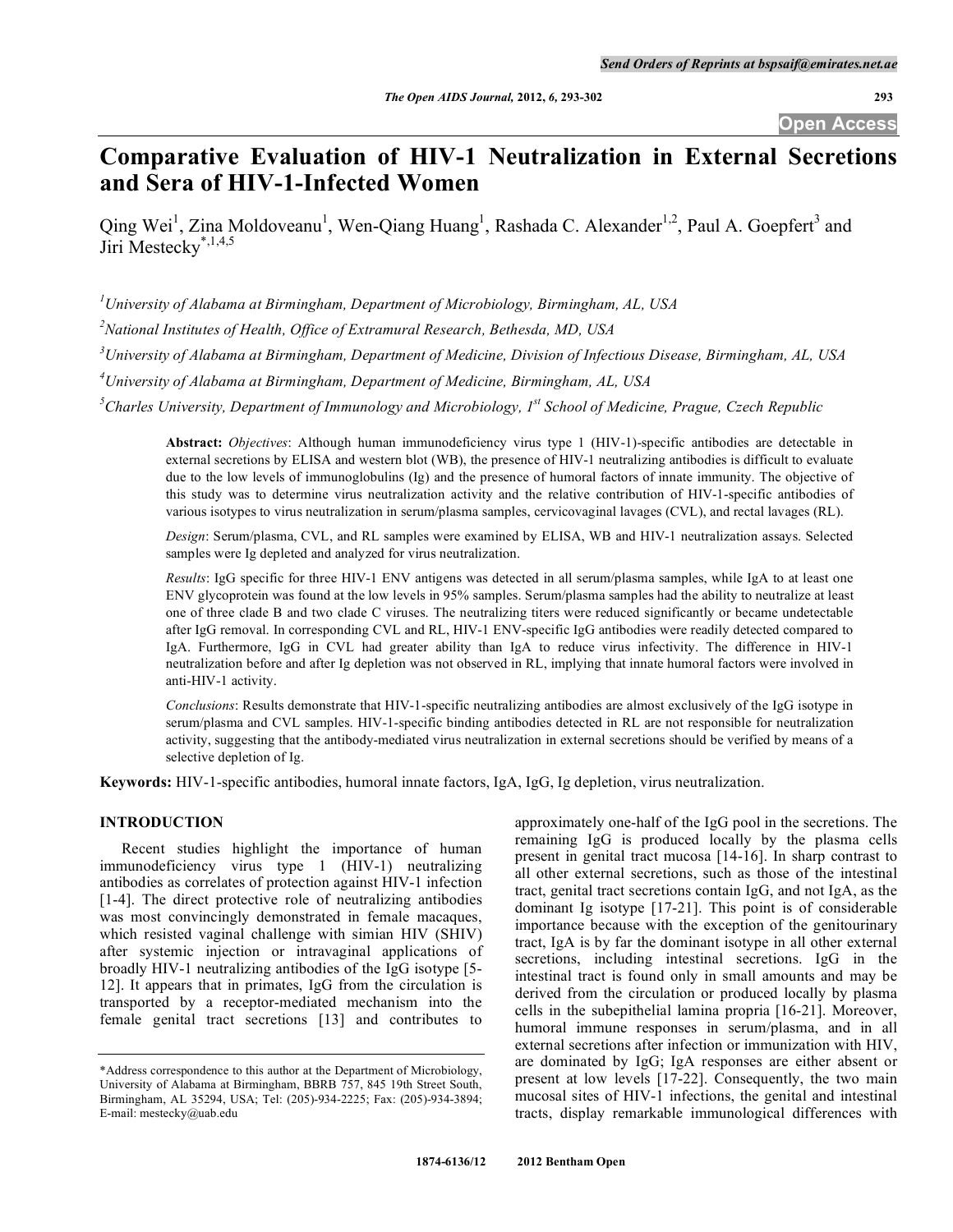respect to the levels and dominance of Ig isotypes, selective Ig transport mechanisms, and immunization routes that are effective in the induction of antibodies [21]. Anti-HIV activity has been detected in mucosal secretions, including cervicovaginal and rectal lavages (CVL and RL), and the inhibition of HIV-1 infectivity can be caused by HIV-1 specific antibodies or by innate humoral factors [23-30]. Although neutralizing HIV-1 specific IgA antibodies have been reported in CVL samples from HIV-1-exposed seronegative women (HESN) [31, 32], the discrepancy in results was reported when highly similar cohorts were studied by other investigators [20, 22, 33, 34]. Nevertheless, HIV-1 neutralization activity in CVL of HESN and HIV-1 infected women was either not detectable or present at the low levels [22]. It is conceivable that the weak neutralization activity is not mediated by antibodies. Therefore, removal of Ig by immunosorbtion is required to prove unequivocally that the neutralization is indeed antibody-dependent. The purpose of this study was to ascertain the capacity of antibodies of the IgG or IgA isotype to neutralize HIV-1 in serum/plasma, CVL, and RL samples of HIV-1-infected women. To do so, we determined the levels of total Ig, the presence of HIV-1-specific binding antibodies of the IgG and IgA isotypes, the ability to neutralize HIV-1, and the relative contribution of the IgG and/or IgA isotypes to virus neutralization.

# **MATERIALS AND METHODS**

#### **Subjects and Specimens**

 All 63 HIV-1 infected women (Table **1**) were recruited from the 1917 Clinic at the University of Alabama at Birmingham (UAB). At entry of the study, the average of absolute CD4<sup>+</sup> T-cell count and plasma viral load was  $601/\mu$ l and 30,860 vRNA copies/ml, respectively. Thirteen of the subjects had a level below the limit of detection (<50 vRNA copies/ml). The majority of patients (93%) had been diagnosed as having HIV-1 for at least 1 year. Four of the subjects were identified as HIV-1 positive for 2-7 months. After obtaining written and informed consent approved by the local institutional review board and biosafety committee, serum/plasma, CVL, and RL samples were collected. Freshly obtained serum and/or acid citrate dextrose-processed plasma samples were aliquoted and frozen at -80 $\degree$ C. Serum/plasma samples were heat-inactivated at  $56^{\circ}$ C for 1 h before being used in assays. The difference in HIV-1 neutralization activity between serum and plasma was not observed by us and another group [35]. The CVL samples

**Table 1. Demographic of HIV-1-Infected Women** 

| Parameter                   | Average                 | Range            |  |  |
|-----------------------------|-------------------------|------------------|--|--|
| Age                         | 41                      | 18-67            |  |  |
| Absolute CD4/µl             | 601                     | 16-1,551         |  |  |
| Plasma vRNA (copies/ml)     | 30,860                  | $<$ 50-792,580   |  |  |
| Years infected <sup>a</sup> | 7.19                    | $0.17 - 22$      |  |  |
| Race                        | African-American<br>79% | Caucasian<br>21% |  |  |

<sup>a</sup>Number of years since the time of HIV-1 infection diagnosis.

were obtained by flushing the cervix and vagina with 5 ml of sterile saline; the washes were collected from the posterior vaginal vault into tubes containing protease inhibitors (Sigma-Aldrich, St. Louis, MO) [36]. The RL samples were collected after the instillation of 50 ml of sterile saline into the rectum; the fluids were retained for up to 5 min, and then expelled into a collection device with protease inhibitors [36]. Both CVL and RL samples were then centrifuged, aliquoted, and stored at  $-80^{\circ}$ C until assayed.

# **ELISA for Total Ig**

 The concentration of total Ig in serum/plasma, CVL, and RL samples was determined by ELISA as described previously [17, 18, 22]. Briefly, duplicates of 2-fold serially diluted samples and a human Ig reference serum (pool of calibrated human sera, Liquichek<sup>TM</sup> Immunology Control, BioRad, Hercules, CA) were added to 96-well microplates (Nalge Nunc International, Rochester, NY) coated with goat F(ab')2 anti-human IgA, IgG, or IgM (Jackson ImmunoResearch Laboratories, West Grove, PA). The captured Ig was detected after consecutive incubations with biotin-labeled goat  $F(ab')_2$  specific for human IgA, IgG, or IgM (Geneway Biotech. Inc., San Diego, CA), horseradish (HRP)-labeled ExtrAvidin (Sigma-Aldrich), and the peroxidase substrate  $(O$ -phenylenediamine-H<sub>2</sub>O<sub>2</sub>, Sigma-Aldrich). The color reaction was stopped with 1 M sulfuric acid. The absorbance was measured in an EL312 Bio-Kinetics microplate reader (Bio-Tek Instruments Inc., Winooski, VT) at 490 nm. Total Ig levels were calculated by interpolating the optical densities on calibration curves constructed using the Delta Soft 3 computer program (BioMettalics Inc., Princeton, NJ), as previously described [37].

## **HIV-1-Specific Antibodies**

 The presence of HIV-1-specific antibodies of the IgA or IgG isotype was determined by WB adapted from a previously described method [17, 18, 22, 38, 39] using commercial HIV-1 strips (Cambridge Biotech, Worchester, MA). The strips contain 9 HIV-1 gene products derived from  $HIV-1<sub>IIB</sub>$ -infected H9 T cells. These proteins are identified as gp160, gp120, p66, p55, gp41, p51, p31, p24, and p17. Strips were incubated overnight at  $4^{\circ}$ C with 1:500 diluted serum/plasma samples or 1:20-1:50 diluted CVL and RL samples. High background staining was observed when the dilution of CVL and RL collected from either infected or uninfected individuals was lower (*e.g.,* 1:2-1:10). This was attributed to nonspecific absorption of mucosal proteins and glycoproteins [18]. Strips were washed, then incubated with biotinylated  $F(ab')_2$  fragments of goat anti-human IgA or IgG (Geneway Biotech. Inc., San Diego, CA), followed by ExtrAvidin alkaline phosphatase conjugate (Sigma-Aldrich), and finally developed with alkaline phosphatase substrate: pnitro blue tetrazolium chloride enhanced 5-bromo-4-chloro-3-indolyl phosphate (Bio-Rad). Scoring of band intensity (from 0 to 3+) was done as previously described [17, 18, 22, 39].

# **Cell Cultures**

 The TZM-bl cell line (NIH ARRRP catalog no. 8129) and the human embryonic kidney cell line 293T (ATCC CRL-11268) were both maintained in Dulbecco's modified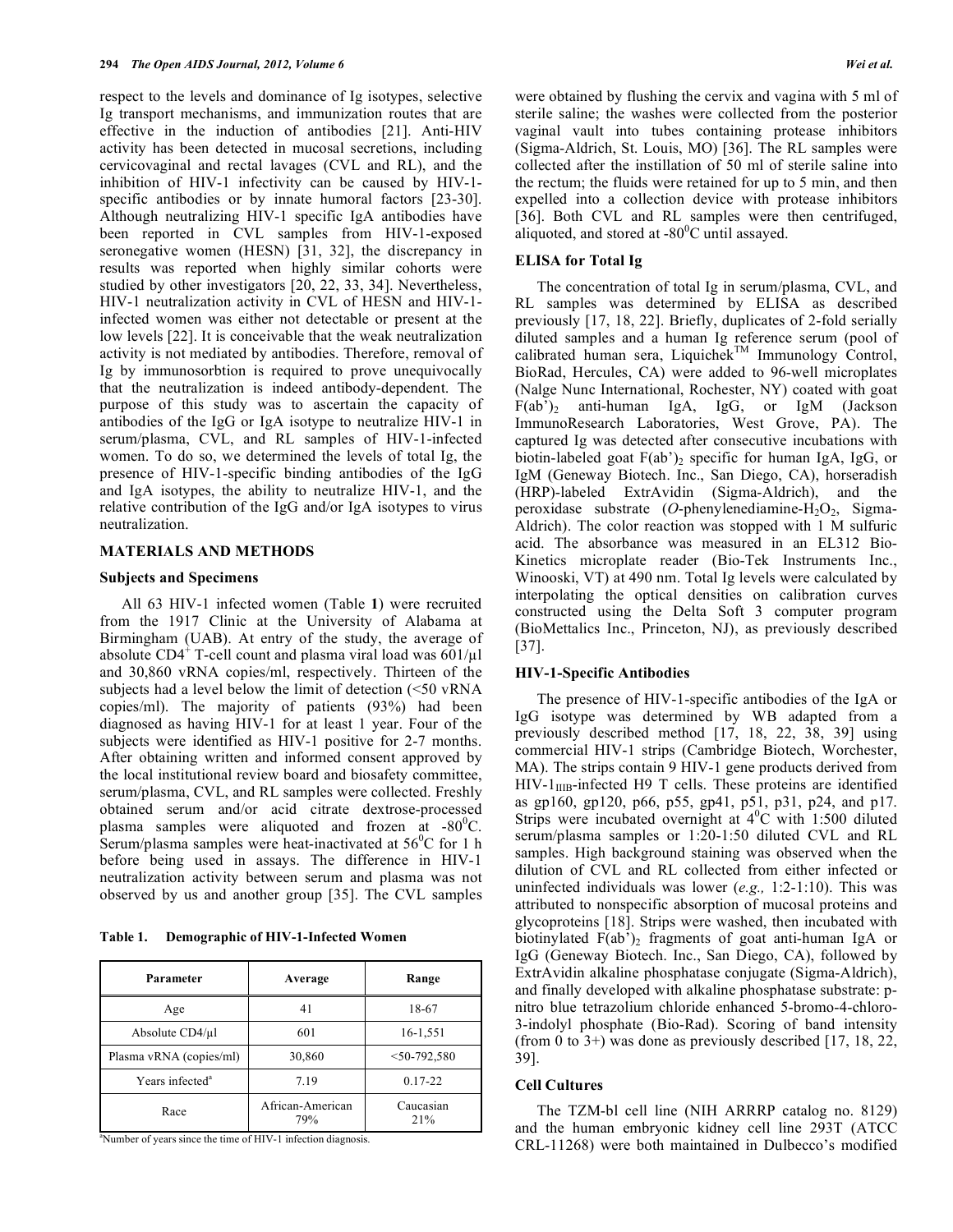Eagle's medium (DMEM) supplemented with 10% heatinactivated fetal bovine serum (FBS), L-glutamine (2 mM), penicillin (100 U/ml), and streptomycin (100  $\mu$ g/ml). TZMbl cell is a genetically engineered HeLa cell clone that expresses CD4, CXCR4, and CCR5, and contains Tatresponsive reporter genes for firefly luciferase (Luc) and *Escherichia coli* β-galactosidase under regulatory control of an HIV-1 long terminal repeat (LTR) [40, 41]. Cultures were incubated at  $37^0$ C in a humidified  $5\%$  CO<sub>2</sub>-95% air environment. Cell monolayers were split at 1:10 ratio by treatment with 0.25% trypsin in 1 mM EDTA solution (Invitrogen) when cells reached at about 90 percent confluency.

# **Preparation of Virus Stocks**

HIV- $1_{\text{NL4.3}}$  and pseudovirus (HIV- $1_{\text{SF162}}$ , HIV- $1_{\text{YU2}}$ , HIV- $1_{\text{TV1}}$  and HIV-1<sub>92BR025.09</sub>) stocks were generated by transfecting HIV-1 $_{\text{NL4.3}}$  full-length plasmid DNA (16  $\mu$ g) or *rev/env* expression plasmid (5 μg) and an *env*-deficient HIV-1 backbone vector ( $pSG3\Delta env$  10 µg) into exponentially dividing 293T cells using FuGENE 6 according to the manufacturer's protocol (Roche Applied Science, Indianapolis, IN). Virus-containing culture supernatants were harvested 60 h post-infection, centrifuged at 3,000 rpm for 10 min, passed through  $0.22 \mu m$  filter, and frozen at -80<sup>°</sup>C. The newly generated virus stocks were subsequently used in the infectivity assay.

# **Virus Infectivity Assay**

TZM-bl cells were seeded at a concentration of  $10^4$ cells/well in 96-well flat-bottom culture plates (BD Biosciences, San Jose, CA) 1 day prior to infection. Virus stock was serially diluted (three-fold dilutions) in 240  $\mu$ l of complete medium with  $20 \mu g/ml$  DEAE Dextran in separate Nunc 96-well MicroWell plates (Nalge Nunc International, Rochester, NY).  $100 \mu l$  of serially diluted virus was added to each well (duplicated at each dilution) after the medium in the culture plates was discarded. After a 48 h incubation, the medium was removed and  $100 \mu l$  of 1 x lysing buffer (Promega, Madison, WI) was added to each well. Plates underwent two freeze-thaw cycles to allow complete cell lysis. 20 µl of cell lysate was then transferred to 96-well white solid plates (Thermo Fisher Scientific) to measure luminescence in a Victor 2 luminometer (Perkin-Elmer Life Sciences, Shelton, CT) after  $100 \mu l$  of Luciferase Assay System substrate (Promega) was automatically injected into designated wells. Dilutions of virus stocks that yielded relative light units (RLU) from 150,000 to 250,000 on TZMbl cells were identified and employed in the neutralization assay.

# **Neutralization Assay**

 Neutralization was measured as the reduction in *Luc* reporter gene expression after a single round of virus infection in TZM-bl cells [42, 43]. Briefly, freshly trypsinized cells were cultured overnight in 96-well flatbottom culture plates at a density of  $10^4$  cells per well. Serial dilutions of test samples were prepared in  $120 \mu$ l of complete medium in separate Nunc 96-well plates. Virus stocks were diluted (1:1200 for HIV- $1<sub>NLA.3</sub>$ , 1:240 for pseudoviruses) in 120  $\mu$ l of complete medium with 40  $\mu$ g/ml of DEAE Dextran and added to each well of the test sample plate, yielding a

total volume in each well of 240 µl. Two sets of control wells were also included (each with at least 6 wells). One set contained cells plus virus (virus infectivity control), and another set contained cells only (background control). The virus-sample mixtures were incubated at  $37^{\circ}$ C for 1 h. The medium from the cell plates was discarded, and then  $100 \mu l$ of the virus-sample mixtures was transferred into the corresponding wells (duplicate for each dilution). After a 48 h incubation, the luciferase activity expressed as RLU was measured as previously described for the virus infectivity assay. The reduction of viral infectivity was calculated by comparing the average RLU in wells cultured with virus alone after the subtraction of the background RLU. The highest dilution of a sample that inhibited viral infection by 50% was considered the neutralization titer  $(IC_{50})$ . Indinavir (NIH ARRRP catalog no. 8145), a protease inhibitor, was added to a set of HIV- $1<sub>NLA,3</sub>$  control wells at a final concentration of 1-2 μM, which is sufficient to inhibit nearly all secondary infections [44]. The difference in the mean RLU from the HIV-1<sub>NL4.3</sub> control and from HIV-1<sub>NL4.3</sub> with Indinavir were not statistically significant (p=0.10), indicating that  $HIV-1<sub>NLA.3</sub>$  underwent only a single round of replication in TZM-bl cells during the 48 h incubation.

#### **Depletion of IgG and IgA**

 IgA and/or IgG was removed by incubating serum/plasma, CVL, and RL samples with immobilized Jacalin (Pierce, Rockford, IL) or Protein G Sepharose (GE Healthcare Bio-sciences Corp., Piscataway, NJ), respectively. The amount of Jacalin or Protein G to be used was calculated according to manufacturer's indicated binding capacity for IgA or IgG. However, an approximately 20% excess of Jacalin or Protein G was used for Ig depletion in order to ascertain the complete removal of the selected Ig. Levels of total Ig in samples before and after depletion were determined by ELISA. The percentage of Ig depletion was calculated as follows: 100-[(Ig concentration after depletion / Ig concentration before depletion) x 100].

#### **RESULTS**

# **Levels of Total Ig in Serum/Plasma, CVL, and RL Samples**

 IgA was the dominant total Ig isotype in RL, while IgG was dominant in CVL as well as in serum/plasma samples (Table **2**). Although the pattern of IgG>IgA>IgM levels was observed in both CVL and serum/plasma samples, the levels of total IgG or IgA in CVL were about 400-fold lower than those of the corresponding Ig in serum/plasma samples. Total IgM and IgG levels were found to be the lowest of all Ig isotypes present in CVL and RL, respectively.

**Table 2. Total Ig Levels in Various Fluids** 

| <b>Fluid</b> | n <sup>a</sup>  | IgA (ug/ml)<br>$(Mean \pm SD)$ | IgG (ug/ml)<br>$(Mean \pm SD)$ | $IgM$ (ug/ml)<br>$(Mean \pm SD)$ |  |  |
|--------------|-----------------|--------------------------------|--------------------------------|----------------------------------|--|--|
| Serum/plasma | 27 <sup>b</sup> | $2,405 \pm 1,289$              | $18,632 \pm 9,183$             | $1,479 \pm 875$                  |  |  |
| CVL          | 14              | $6 \pm 7$                      | $47 \pm 62$                    | $1 \pm 3$                        |  |  |
| RL           | 14              | $72 \pm 62$                    | $8 \pm 13$                     | $17 \pm 19$                      |  |  |

a<sub>n</sub>=Number of samples assayed for total Ig levels.

<sup>b</sup>Ig levels were determined in samples exhibiting relatively higher virus neutralizing titers.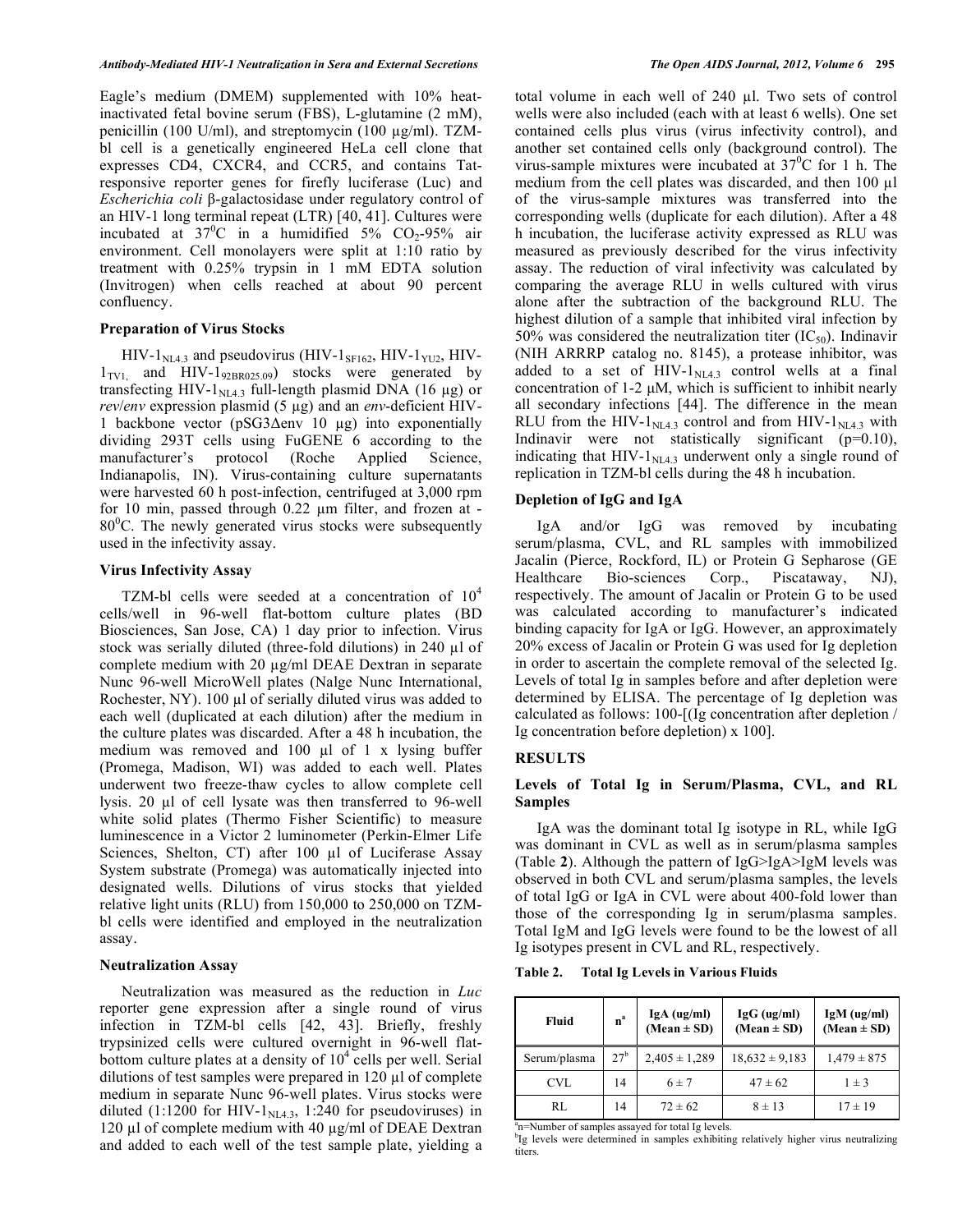## **HIV-1-Specific IgA and IgG Antibody Responses**

 The presence of HIV-1-specific antibodies of the IgA and IgG isotypes in serum/plasma, CVL, and RL of the HIV-1 infected women were determined by WB (Table **3**). HIV-1 specific antibodies of the IgG isotype to the three ENV antigens (gp160, gp120, and gp41) were detected in the serum/plasma of all 63 HIV-1-infected women. In addition, bands of strong intensity representing HIV-1 p66, p55, p51, p31, p24, and p17 antigens were also prominent. HIV-1 specific antibodies to gp160, gp120, and gp41 of the IgA isotype were detected in 94%, 62%, and 86% of serum/plasma samples, respectively. However, the majority of the samples had fewer positive bands with much lower intensity (Fig. **1**). HIV-1 ENV-specific IgG antibodies were readily detectable in CVL samples, though with lower intensity than in corresponding serum/plasma. 100%, 82%, and 73% of CVL samples were positive for IgA antibodies to gp160, gp120, and gp41, respectively. In spite of the 9-fold lower level of total IgG than IgA in RL samples (Table **2**), the majority of RL samples contained IgG antibodies to HIV-1 ENV antigens. When present, IgA antibodies were mainly specific for gp160. These data demonstrated that IgG-binding antibodies to HIV-1 antigens were the dominant Ig isotype presented in the serum/plasma, CVL, and RL samples of HIV-1-infected women.

 Ig in external secretions are not only produced locally but also derived from the circulation, and the relative contribution of the two origins to the Ig pools varies with Ig isotype and the type of secretion [21]. To determine the relationship of antibody responses to HIV-1 antigens in serum/plasma and the corresponding secretions, the patterns of HIV-1-specific antibodies of the IgG or IgA isotype were compared in parallel among 11 samples (Table **4**). IgG antibodies to all 9 HIV-1 antigens detected in all serum/plasma were also found in 6 CVL and 4 RL samples. The other 5 CVL samples had IgG antibodies to 7 or 8 HIV-1 antigens. Of the remaining RL samples, 5 had IgG antibodies to 3-8 HIV-1 antigens and 2 had no detectable IgG antibodies to any HIV-1 antigens. IgA antibodies to 9 HIV-1 antigens were found in 4 serum/plasma samples, but none of the CVL or RL samples tested had IgA specific for all 9 HIV-1 proteins. The remaining 7 serum/plasma and all 11 CVL samples had IgA antibodies to 2-8 HIV-1 antigens. Of the 11 RL samples, 6 had IgA antibodies to 3-5 HIV-1 antigens, 4 had IgA antibodies to 1 HIV-1 antigen and 1 had no detectable HIV-1-specific IgA antibodies to any HIV-1 antigens. These data demonstrated that the similarity of external secretions to serum/plasma samples regarding the



**Fig. (1).** HIV-1-specific IgG and IgA antibodies in serum/plasma samples determined by WB. Note the less intense bands and lower number of positive bands recognized by HIV-1-specific IgA antibodies.

patterns of HIV-1-specific antibodies were greater for the IgG isotype than for IgA. Moreover, both IgG and IgA HIV-1-specific antibodies presented in CVL were closely related to those in serum/plasma, indicating that Ig from circulation might contribute to the Ig pool in CVL.

# **Neutralization Activity**

 Serum/plasma samples from 63 HIV-1-infected women were initially screened against three HIV-1 clade B viruses

**Table 3. HIV-1 ENV-Specific Binding Antibodies Determined by WB** 

| Fluid        | n" |                | <b>IgG</b>   |             | IgA         |          |          |  |  |  |
|--------------|----|----------------|--------------|-------------|-------------|----------|----------|--|--|--|
|              |    | gp160          | gp120        | gp41        | gp160       | gp120    | gp41     |  |  |  |
| serum/plasma | 63 | 63 $(100\%)^b$ | 63 $(100\%)$ | $63(100\%)$ | 59 (94%)    | 39(62%)  | 54 (86%) |  |  |  |
| <b>CVL</b>   |    | 11 (100%)      | $11(100\%)$  | $11(100\%)$ | $11(100\%)$ | 9(82%)   | 8(73%)   |  |  |  |
| RL           |    | 9(82%)         | 8(73%)       | 9(82%)      | 8(73%)      | $0(0\%)$ | (9%)     |  |  |  |

a<sub>n</sub>=Number of samples tested.

b Results are expressed as the number of samples that tested positive with the percentage in parentheses.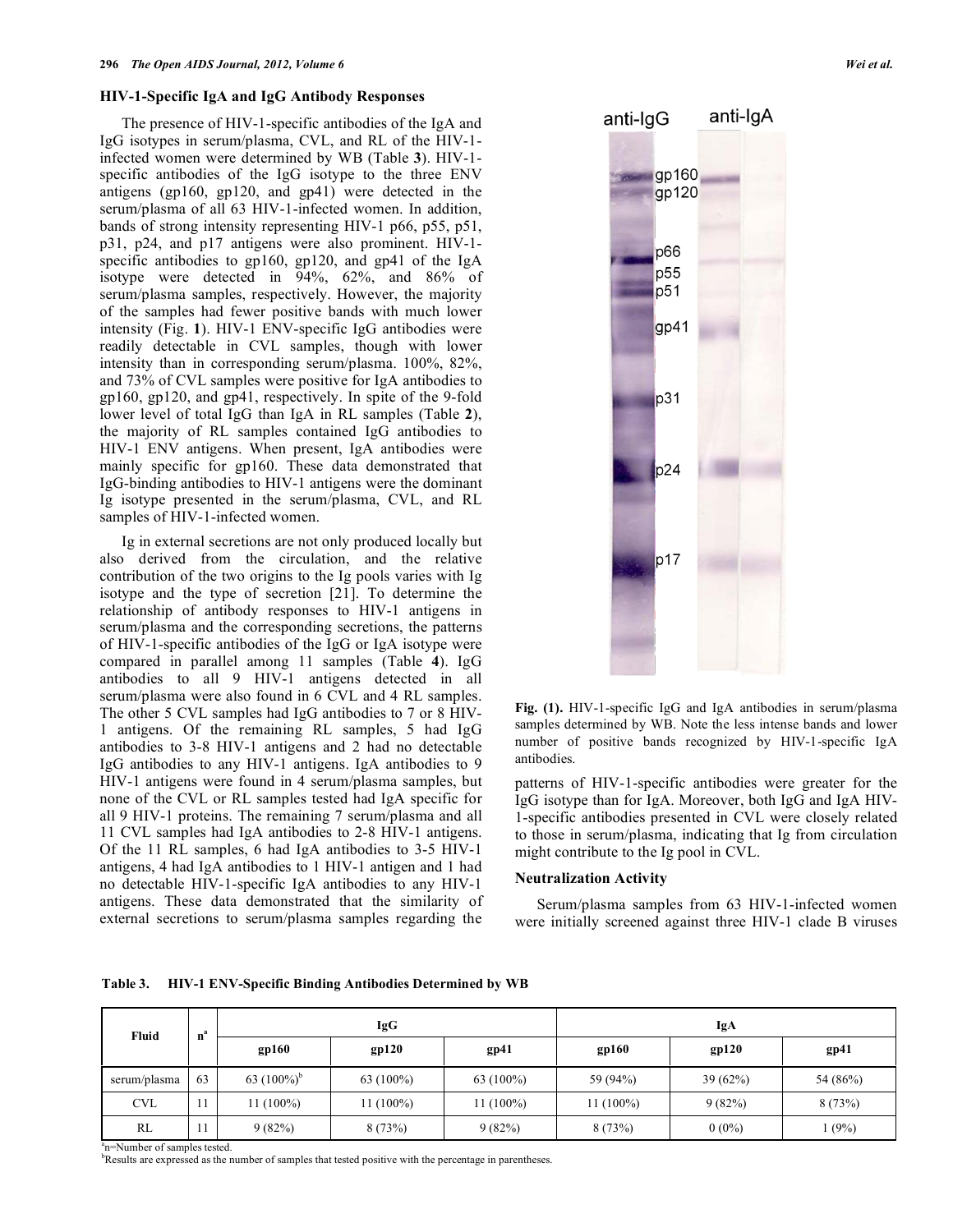|                     |                                                                 |                                    | <b>IgG</b>              |                                   |                                    | <b>IgA</b>              |                                   |
|---------------------|-----------------------------------------------------------------|------------------------------------|-------------------------|-----------------------------------|------------------------------------|-------------------------|-----------------------------------|
| <b>Patient Code</b> | Fluid                                                           | <b>ENV</b><br>(gp160, gp120, gp41) | POL<br>(p66, p51, p31)  | $\mathbf{GAG}$<br>(p55, p24, p17) | <b>ENV</b><br>(gp160, gp120, gp41) | POL<br>(p66, p51, p31)  | $\mathbf{GAG}$<br>(p55, p24, p17) |
|                     | $\ensuremath{\mathrm{S}}\xspace/\ensuremath{\mathrm{P}}^a$      | 3 <sup>b</sup>                     | $\mathfrak{Z}$          | 3                                 | $\mathfrak{Z}$                     | $\mathfrak{Z}$          | 3                                 |
| <b>WARO</b>         | <b>CVL</b>                                                      | $\mathfrak{Z}$                     | $\mathfrak{Z}$          | $\overline{3}$                    | $\mathfrak{Z}$                     | $\overline{2}$          | $\overline{3}$                    |
|                     | RL                                                              | $\mathfrak{Z}$                     | $\overline{3}$          | $\mathfrak{Z}$                    | $\,1\,$                            | $\mathbf{1}$            | $\mathbf{1}$                      |
|                     | $\ensuremath{\mathrm{S}}\xspace/\ensuremath{\mathrm{P}}\xspace$ | $\mathfrak{Z}$                     | $\overline{\mathbf{3}}$ | $\overline{\mathbf{3}}$           | $\mathfrak{Z}$                     | $\mathfrak{Z}$          | $\overline{c}$                    |
| <b>JOTA</b>         | <b>CVL</b>                                                      | $\mathfrak{Z}$                     | $\overline{\mathbf{3}}$ | $\overline{\mathbf{3}}$           | $\overline{\mathbf{3}}$            | $\mathbf{1}$            | $\mathbf{1}$                      |
|                     | RL                                                              | $\mathfrak{Z}$                     | $\overline{\mathbf{3}}$ | $\overline{\mathbf{3}}$           | $\,1\,$                            | $\overline{c}$          | $\mathbf{1}$                      |
|                     | $\ensuremath{\mathrm{S}}\xspace/\ensuremath{\mathrm{P}}\xspace$ | $\mathfrak{Z}$                     | $\overline{\mathbf{3}}$ | $\mathfrak{Z}$                    | $\mathfrak z$                      | $\mathfrak{Z}$          | $\mathbf{1}$                      |
| <b>THTO</b>         | $\ensuremath{\text{CVL}}$                                       | $\mathfrak{Z}$                     | $\overline{\mathbf{3}}$ | $\mathfrak{Z}$                    | $\sqrt{2}$                         | $\overline{c}$          | $\mathbf{1}$                      |
|                     | RL                                                              | $\mathfrak{Z}$                     | $\overline{\mathbf{3}}$ | $\mathfrak{Z}$                    | $\overline{2}$                     | $\overline{2}$          | $\mathbf{1}$                      |
|                     | S/P                                                             | $\mathfrak{Z}$                     | $\overline{\mathbf{3}}$ | $\overline{3}$                    | $\mathfrak z$                      | $\mathfrak{Z}$          | $\overline{\mathbf{3}}$           |
| $\rm JODE$          | <b>CVL</b>                                                      | $\mathfrak z$                      | $\overline{\mathbf{3}}$ | $\overline{\mathbf{3}}$           | $\overline{\mathbf{3}}$            | $\overline{\mathbf{3}}$ | $\,1$                             |
|                     | RL                                                              | $\overline{\mathbf{3}}$            | $\overline{\mathbf{3}}$ | $\overline{\mathbf{3}}$           | $\,1$                              | $\overline{c}$          | $\overline{c}$                    |
|                     | $\ensuremath{\mathrm{S}}\xspace/\ensuremath{\mathrm{P}}\xspace$ | $\mathfrak{Z}$                     | 3                       | $\mathfrak{Z}$                    | $\sqrt{3}$                         | $\mathfrak{Z}$          | $\mathfrak{Z}$                    |
| <b>GRLI</b>         | <b>CVL</b>                                                      | $\overline{3}$                     | $\overline{\mathbf{3}}$ | $\mathfrak z$                     | $\overline{\mathbf{3}}$            | $\,1$                   | $\overline{\mathbf{3}}$           |
|                     | RL                                                              | $\mathfrak{Z}$                     | $\boldsymbol{2}$        | $\mathfrak{Z}$                    | $\boldsymbol{0}$                   | $\boldsymbol{0}$        | $\boldsymbol{0}$                  |
|                     | $\ensuremath{\mathrm{S}}\xspace/\ensuremath{\mathrm{P}}\xspace$ | $\mathfrak{Z}$                     | $\overline{\mathbf{3}}$ | $\mathfrak{Z}$                    | $\sqrt{2}$                         | $\,1$                   | $\overline{c}$                    |
| <b>SIDA</b>         | <b>CVL</b>                                                      | $\mathfrak{Z}$                     | 3                       | $\mathfrak{Z}$                    | $\,1\,$                            | $\mathbf{1}$            | $\boldsymbol{0}$                  |
|                     | RL                                                              | $\sqrt{2}$                         | $\overline{c}$          | $\mathbf{1}$                      | $\boldsymbol{0}$                   | $\mathbf{1}$            | $\boldsymbol{0}$                  |
|                     | $\ensuremath{\mathrm{S}}\xspace/\ensuremath{\mathrm{P}}\xspace$ | $\mathfrak{Z}$                     | $\overline{\mathbf{3}}$ | $\overline{3}$                    | $\mathfrak z$                      | $\overline{c}$          | $\mathfrak{Z}$                    |
| <b>HUTA</b>         | <b>CVL</b>                                                      | $\overline{3}$                     | $\overline{\mathbf{3}}$ | $\overline{c}$                    | $\overline{c}$                     | $\,1\,$                 | $\mathbf{1}$                      |
|                     | RL                                                              | $\overline{3}$                     | $\overline{\mathbf{3}}$ | $\overline{c}$                    | $\mathbf{1}$                       | $\overline{2}$          | $\overline{c}$                    |
|                     | $\ensuremath{\mathrm{S}}\xspace/\ensuremath{\mathrm{P}}\xspace$ | $\mathfrak z$                      | $\overline{\mathbf{3}}$ | $\overline{\mathbf{3}}$           | $\overline{3}$                     | $\overline{\mathbf{3}}$ | $\overline{\mathbf{3}}$           |
| <b>HAAL</b>         | $\ensuremath{\mathrm{CVL}}$                                     | $\mathfrak{Z}$                     | $\overline{\mathbf{3}}$ | $\sqrt{2}$                        | $\overline{3}$                     | $\overline{c}$          | $\overline{c}$                    |
|                     | $\mathbf{RL}$                                                   | $\mathfrak{Z}$                     | $\overline{c}$          | $\sqrt{2}$                        | $\,1\,$                            | $\mathbf{1}$            | $\mathbf{1}$                      |
|                     | $\ensuremath{\mathrm{S}}\xspace/\ensuremath{\mathrm{P}}\xspace$ | $\mathfrak z$                      | $\mathfrak{Z}$          | $\mathfrak{Z}$                    | $\sqrt{3}$                         | $\overline{c}$          | $\mathbf{1}$                      |
| JOME                | <b>CVL</b>                                                      | $\mathfrak z$                      | $\overline{\mathbf{3}}$ | $\overline{c}$                    | $\overline{\mathbf{3}}$            | $\overline{c}$          | $\boldsymbol{0}$                  |
|                     | RL                                                              | $\boldsymbol{0}$                   | $\boldsymbol{0}$        | $\boldsymbol{0}$                  | $\,1\,$                            | $\overline{0}$          | $\boldsymbol{0}$                  |
|                     | $\ensuremath{\mathrm{S}}\xspace/\ensuremath{\mathrm{P}}\xspace$ | $\mathfrak{Z}$                     | $\overline{\mathbf{3}}$ | $\mathfrak{Z}$                    | $\mathfrak{Z}$                     | $\overline{c}$          | $\mathbf{1}$                      |
| $\text{MIUR}{}$     | <b>CVL</b>                                                      | $\mathfrak{Z}$                     | $\overline{\mathbf{3}}$ | $\mathbf{1}$                      | $\overline{3}$                     | $\boldsymbol{0}$        | $\boldsymbol{0}$                  |
|                     | RL                                                              | $\mathfrak{Z}$                     | $\boldsymbol{0}$        | $\boldsymbol{0}$                  | $\boldsymbol{0}$                   | $\mathbf{1}$            | $\boldsymbol{0}$                  |
|                     | $\ensuremath{\mathrm{S}}\xspace/\ensuremath{\mathrm{P}}\xspace$ | $\mathfrak{Z}$                     | $\overline{\mathbf{3}}$ | $\overline{\mathbf{3}}$           | $\,1\,$                            | $\overline{c}$          | $\boldsymbol{0}$                  |
| <b>PEDO</b>         | <b>CVL</b>                                                      | $\mathfrak z$                      | $\mathfrak{Z}$          | $\mathbf{1}$                      | $\sqrt{2}$                         | $\overline{c}$          | $\boldsymbol{0}$                  |
|                     | RL                                                              | $\boldsymbol{0}$                   | $\boldsymbol{0}$        | $\boldsymbol{0}$                  | $\,1\,$                            | $\boldsymbol{0}$        | $\boldsymbol{0}$                  |

**Table 4. HIV-1 Antigen-Specific IgG or IgA Antibodies Determined by WB** 

S/P=serum/plasma.

b Number of bands representing HIV-1 ENV, POL, GAG proteins detected in serum/plasma, CVL, and RL samples of 11 HIV-1-infected women by WB.

representing R5- (HIV- $1_{\text{SFI62}}$  and HIV- $1_{\text{YU2}}$ ) and X4-tropic  $(HIV-1<sub>NLA3</sub>)$  strains (Table 5). Three-fold dilutions of serum/plasma samples starting at either 1:20 or 1:30 were used (range of 1:20 to 1:43,740, and 1:30 to 1:21,870, respectively), and for a few samples the dilution ranged either 1:40 to 1:87,480, or 1:180 to 1:393,660. Of the 63 samples evaluated, 21 had ability to neutralize three viruses, 21 to two viruses (19 to HIV-1 $_{\text{SF162}}$  and HIV-1 $_{\text{NL4.3}}$  and 2 to HIV-1 $_{\text{SFI62}}$  and HIV-1 $_{\text{YU2}}$ ), and 21 to only one (20 to HIV- $1_{\text{SF162}}$ , and 1 to HIV- $1_{\text{NL4.3}}$ ). The median of IC<sub>50</sub> titers to  $HIV-1_{\text{SFI62}}$ , HIV-1<sub>NL4.3</sub>, and HIV-1<sub>YU2</sub> were 2,422, 265, and <30, respectively. Of the 42 samples exhibiting neutralizing antibody to at least two viruses, the 19 with relatively higher

 $IC_{50}$  titers were selected and used to determine the contribution of IgA or IgG antibodies to neutralization activity (Table **7**). Of the 19, 11 individuals' corresponding CVL and RL samples were tested at 1:10 with two-fold dilutions. As expected, HIV-1-specific neutralization activity in CVL and RL samples was present at much lower levels than that in serum/plasma. The median of  $IC_{50}$  titers to HIV- $1_{\text{SF}162}$ , HIV- $1_{\text{NL4.3}}$ , and HIV- $1_{\text{YU2}}$  were 23, 29, 19 among CVL samples and 28, 23, 19 among RL samples, respectively. The CVL from WARO and the RL from HUTA had the highest neutralization activity, and thus were selected to further determine the effect of Ig removal on virus neutralization (Table **9**).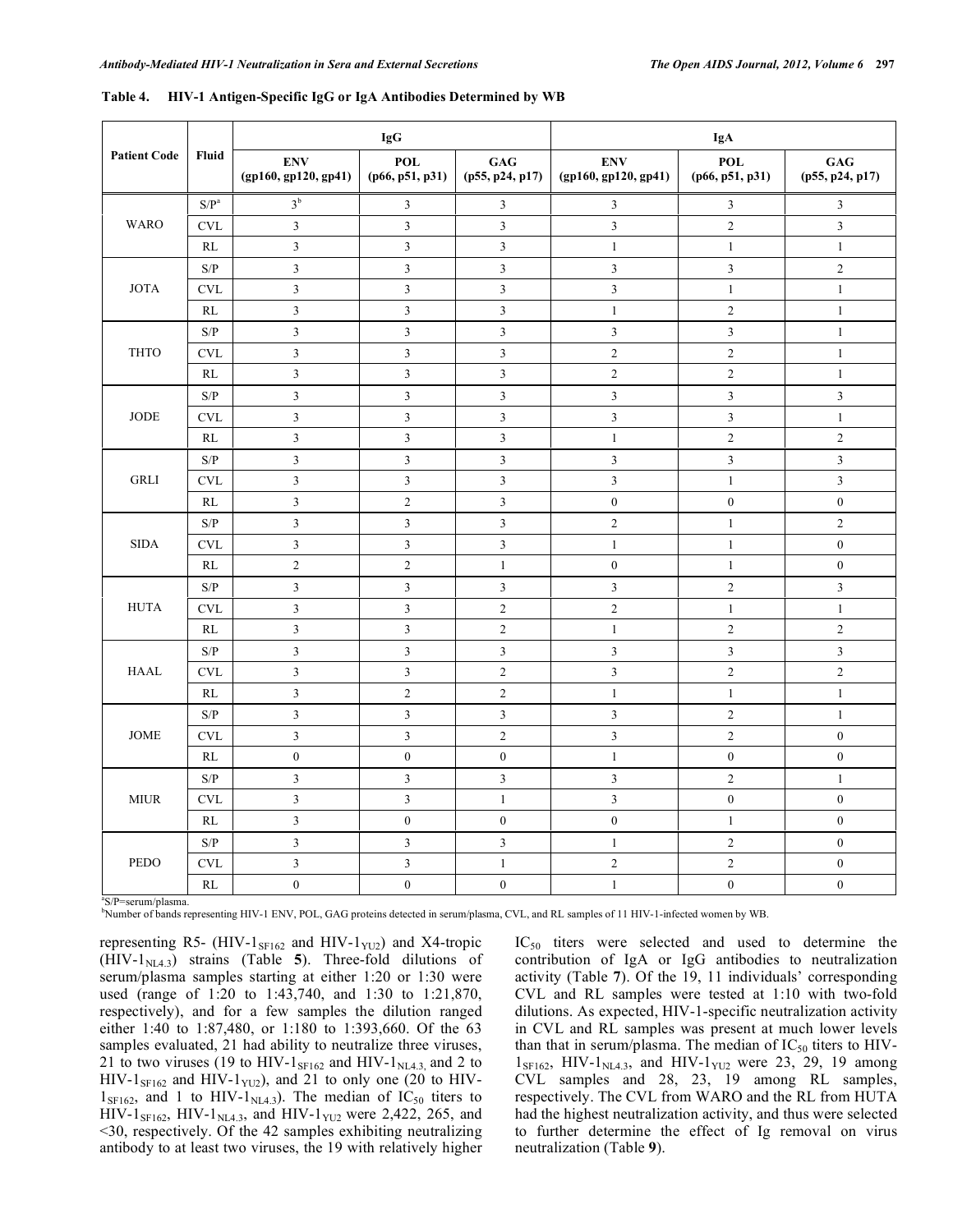**Table 5. HIV-1 Neutralization Activity in Serum/Plasma Samples** 

| n <sup>a</sup> | <b>Clade B</b>              | $\mathbf n$ | <b>Clade B</b> |             | <b>Clade B</b> |                | Clade C    |   | Clade C                         |
|----------------|-----------------------------|-------------|----------------|-------------|----------------|----------------|------------|---|---------------------------------|
|                | $\rm{HIV\text{-}1}_{SF162}$ |             | $HIV-1NL4.3$   | $\mathbf n$ | $HIV-1YU2$     | $\mathbf n$    | $HIV-1TVI$ | n | $\rm HIV\text{-}1_{92BR025.09}$ |
|                | $<$ 30 <sup>b</sup>         | 24          | $<$ 30         | 38          | $<$ 30         |                | $<$ 20     |   | $<$ 20                          |
| 12             | $30 - 900^{\circ}$          | 20          | 30-270         | 9           | 30-270         | $\overline{c}$ | 21-270     | 2 | $21 - 270$                      |
| 41             | 901-8,100                   | 14          | 271-2,430      | 9           | 271-810        | $\overline{c}$ | 271-400    |   | 271-400                         |
| 8              | 8,101-72,900                | 2           | 2,431-7,290    | 3           | 811-2,430      |                | 401-640    |   | 401-640                         |
|                | 120,330                     | 3           | 7,291-10,000   | 4           | 2,431-5,660    |                |            |   |                                 |

<sup>a</sup>n=Number of samples.

 ${}^{b}IC_{50}$  lower than starting dilution.  $c$ Results are expressed as the range of IC<sub>50</sub>.

 In addition, 5-6 samples that neutralized all three clade B viruses were selected and used to determine their ability to neutralize cross clade HIV-1. Experiments with clade C viruses,  $HIV-1_{TV1}$  and  $HIV-1_{92B R025.09}$ , were subsequently performed. In general, neutralization activity was detectable but at relatively low levels (Table **5**).

#### **Contribution of Ig to Neutralization Activity**

 To determine whether the inhibition of virus infectivity was indeed antibody-mediated, and to identify the Ig isotypes responsible for HIV-1 neutralization, depletion of IgG and/or IgA was performed on serum/plasma samples from 19 HIV-1-infected women, and CVL and RL samples from 3 of the 19 women. Neutralization capacity was then examined in parallel on samples before and after Ig depletion. As shown in Table **6**, the removal of IgA and/or IgG from samples was effective and efficient. Complete removal of IgG (>99%) from serum/plasma and CVL samples was consistently achieved. In some cases, removal of IgG from RL was performed twice on the same sample to ensure that IgG was depleted. Depending on the distribution of IgA subclasses in different body fluids and individuals [45], total IgA depletion varied, since immobilized Jacalin binds to IgA1, but not to IgA2 according to the manufacturer's instructions. Total IgA elimination from serum/plasma samples reached a maximum of 97%, while some IgA, probably IgA2, remained in IgA-depleted CVL and RL samples. Furthermore, the high variability in the proportion of depleted IgA in CVL was probably due to the fact that CVL samples were collected irrespective of the stage of the menstrual cycle. It is well known that the levels of IgA1 and IgA2 in cervical mucus are hormonally dependent and display remarkable variation before and after ovulation [46-49].

| Table 6. | <b>Efficiency of Total IgA and/or IgG Depletion</b> |
|----------|-----------------------------------------------------|
|          |                                                     |

| Fluid        | IgA Depletion $(\frac{6}{6})^a$<br>$(Mean \pm SD)$ | IgG Depletion (%)<br>$(Mean \pm SD)$ |
|--------------|----------------------------------------------------|--------------------------------------|
| Serum/plasma | $98.55 \pm 1.75$                                   | $99.83 \pm 0.23$                     |
| CVL          | $88.86 \pm 15.88$                                  | $99.37 \pm 0.46$                     |
| RL           | $91.15 \pm 9.7$                                    | $95.06 \pm 3.64$                     |

a Percent depleted IgA and/or IgG was calculated as described in Materials and Methods section.

The reduction in  $IC_{50}$  to at least one clade B virus was observed after depleting IgA from all 19 serum/plasma samples evaluated (Table **7**). Nevertheless, up to 3-fold reduction of  $IC_{50}$  to two clade B viruses was only seen in samples from HALE and WARO. Among 19 samples, DASH apparently had the strongest IgA responses to HIV-1 ENV antigens (Table **8**) but IgA antibodies were only responsible for about half of the HIV- $1_{SF162}$  neutralization, and had no effect on  $HIV-1<sub>NLA.3</sub>$  neutralization. IgA antibodies in serum from HAAL, which also demonstrated stronger binding to HIV-1 ENV antigens, contributed predominantly to HIV-1 $_{SF162}$  neutralization, but little to HIV- $1<sub>NLA.3</sub>$ , and not at all to HIV- $1<sub>YU2</sub>$  neutralization. In contrast, IgA antibodies in HALE contributed to more than half of neutralization activity to all three calde B viruses, although the capacity of IgA binding antibodies to HIV-1 ENV proteins was one of the weakest. These data suggested that the ability of IgA antibodies to bind HIV-1 ENV antigens or to neutralize HIV-1 viruses was not correlated. Removal of IgG resulted in a significant reduction in  $IC_{50}$  to at least two clade B viruses; in some samples  $(8/19)$  IC<sub>50</sub> was reduced to under the detectable levels (lower than the starting dilution). Greater than 3-fold reduction in  $IC_{50}$  to HIV-1<sub>SF162</sub>, HIV- $1<sub>NLA.3</sub>$ , or HIV- $1<sub>YU2</sub>$  was observed in 18, 14, and 9 samples, respectively, after IgG was removed. Taken together, these data demonstrated that both IgA and IgG antibodies in serum/plasma samples were responsible for inhibiting HIV-1 infectivity, but the neutralizing antibodies were present mainly in the IgG isotype.

 As shown in Table **7**, the removal of both IgG and IgA from 15/19 plasma/serum samples abolished neutralization activity to at least one clade B HIV-1. However, the inhibition of the three clade B HIV-1 infectivity remained at some levels in serum/plasma samples from 4 women (FOBI, MIUR, JOME, JODE) after both IgA and IgG were removed. Although HIV-1-infected women recruited for this study did not suppose to be on antiretroviral therapy (ART), these four individuals were reported later by the staff in 1917 clinic at UAB as ART users at the time of samples collection. Based on the pattern of  $IC_{50}$  to three clade B viruses determined in these women, two others were identified and confirmed as well. Therefore samples from 6 HIV-1-infected women were excluded from further analysis.

 Contribution of Ig to neutralize clade C viruses was also examined with samples (HAAL, HUCA, and WARO) that were available in sufficient volumes for further Ig depletion.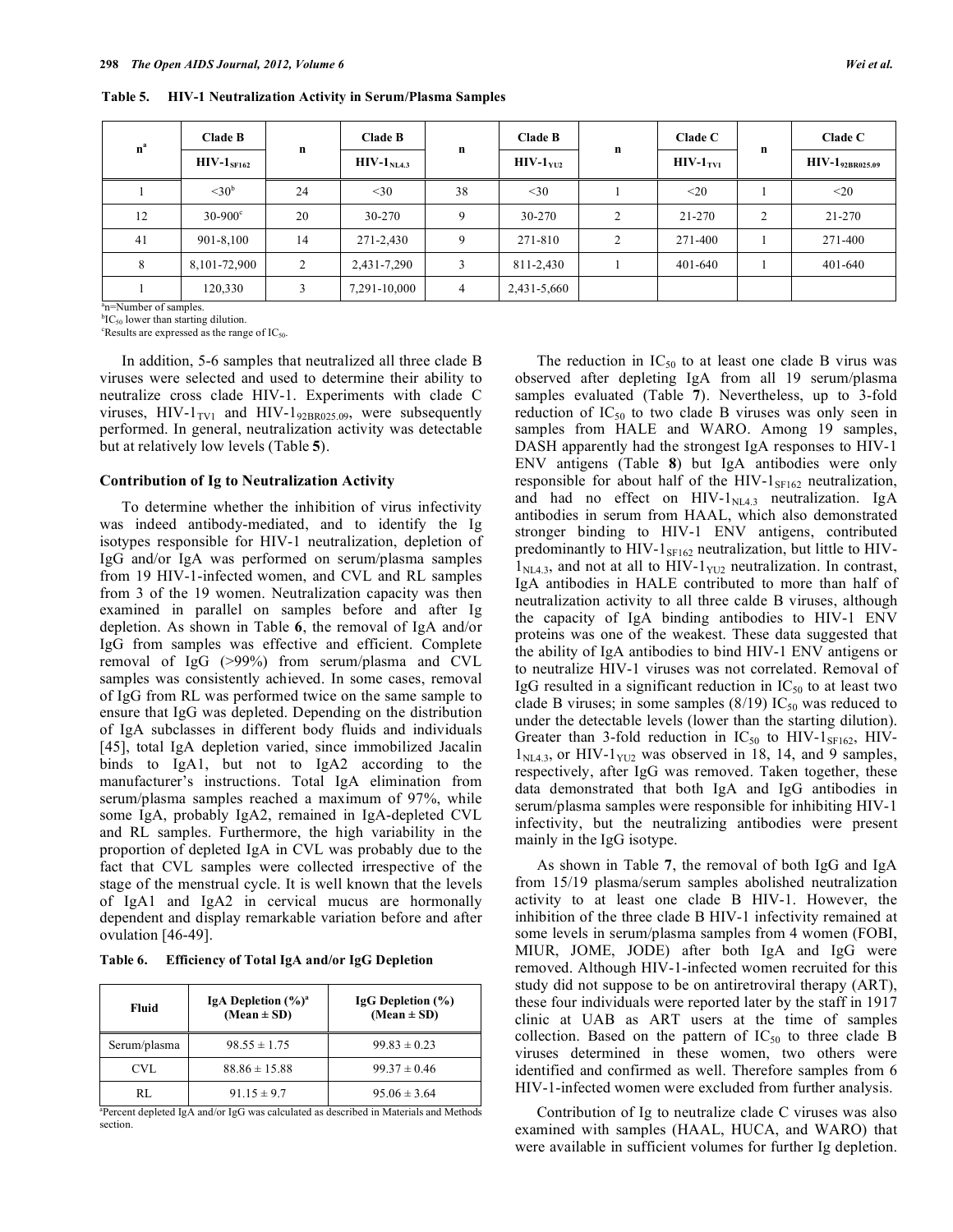| <b>Patient Code</b>          |         |           | $HIV-1SF162$   |               |        |                | $HIV-1NI43$    |               |       |        | $HIV-1YU2$     |               |
|------------------------------|---------|-----------|----------------|---------------|--------|----------------|----------------|---------------|-------|--------|----------------|---------------|
|                              | $S/P^a$ | $IgA-D^b$ | IgG-D          | $(IgA+IgG)-D$ | S/P    | IgA-D          | IgG-D          | $(IgA+IgG)-D$ | S/P   | IgA-D  | IgG-D          | $(IgA+IgG)-D$ |
| <b>HAAL</b>                  | 25,331  | 4.645     | 846            | 20            | 2,416  | 1.695          | $20$           | $20$          | 1.703 | 2.068  | $20$           | $20$          |
| <b>CRNA</b>                  | 4,220   | 2,256     | 537            | $<$ 40        | 722    | 400            | 20             | $20$          | 134   | 84     | $20$           | $20$          |
| DASH1 <sup>c</sup>           | 5,773   | 2,587     | N <sub>D</sub> | $20$          | 80     | 209            | N <sub>D</sub> | $20$          | $20$  | $20$   | N <sub>D</sub> | $20$          |
| DASH2 <sup>c</sup>           | 6,457   | ND        | 98             | $20$          | 157    | N <sub>D</sub> | $20$           | $20$          | 135   | ND     | 68             | $20$          |
| <b>DUTA</b>                  | 10,748  | 5.671     | 69             | $<$ 40        | 359    | 227            | $20$           | $20$          | 262   | 46     | $20$           | $20$          |
| FOBI <sup>d</sup>            | 3,194   | 1,933     | 1,638          | 1,056         | 11,972 | 2,388          | 5,534          | 1,846         | 2,937 | 2,004  | 1,622          | 1,268         |
| <b>HALE</b>                  | 2,922   | 1,205     | 846            | $20$          | 357    | 117            | $20$           | $20$          | 194   | $20$   | $20$           | $20$          |
| <b>HUCA</b>                  | 35,469  | 20,996    | 8,628          | 4,037         | 527    | 805            | 68             | $<$ 20        | 79    | 21     | $20$           | $20$          |
| <b>JOOL</b>                  | 15,350  | 10.178    | 40             | $<$ 40        | 332    | 537            | 126            | $20$          | 443   | 381    | $20$           | $20$          |
| <b>KEMA</b>                  | 10,168  | 3.189     | $<$ 40         | $<$ 40        | $20$   | 37             | $20$           | $20$          | 944   | 945    | $20$           | $20$          |
| <b>WARO</b>                  | 146,312 | 44.937    | 271            | $<$ 40        | 713    | 676            | <40            | $<$ 40        | 149   | $<$ 40 | $<$ 40         | $<$ 40        |
| <b>THTO</b>                  | 2,829   | 2,384     | $<$ 40         | $<$ 40        | 119    | 121            | $20$           | $20$          | $20$  | $20$   | $20$           | $20$          |
| MIUR <sup>d</sup>            | 18,828  | 13,902    | 2.966          | 927           | 6,151  | 4,260          | 4,183          | 1,247         | 3.937 | 2,525  | 2,831          | 852           |
| <b>JOTA</b>                  | 5,512   | 4,288     | $<$ 40         | $<$ 40        | 819    | 551            | $20$           | $20$          | 377   | 176    | $20$           | $20$          |
| $\text{JOME}^{\text{d}}$     | 2,520   | 686       | 310            | 86            | 1,196  | 951            | 329            | 217           | 761   | 480    | 460            | 190           |
| <b>PEDO</b>                  | 2,506   | 2,819     | 40             | $<$ 40        | 205    | 331            | $20$           | $<$ 20        | 333   | 238    | 224            | 25            |
| $\mathrm{JODE}^{\mathrm{d}}$ | 120,330 | 37.419    | 3.314          | 730           | 12.884 | 4.893          | 4.275          | 1,298         | 4.347 | 1.686  | 2,065          | 514           |
| <b>HUTA</b>                  | 2,830   | 935       | 868            | $<$ 40        | 799    | 911            | 277            | 237           | 354   | 190    | 125            | 44            |
| <b>GRLI</b>                  | 984     | 427       | $<$ 40         | $<$ 40        | $<$ 20 | $20$           | $20$           | $<$ 20        | $20$  | $20$   | $20$           | $<$ 20        |
| <b>SIDA</b>                  | 5,266   | 3,356     | 615            | $<$ 40        | 439    | 201            | 69             | 37            | 72    | 74     | 80             | 24            |

**Table 7. HIV-1 Neutralization in Intact and Ig-Depleted Serum/Plasma Samples** 

a S/P=serum/plasma.

<sup>b</sup>IgX-D represented IgA, IgG, or both depleted from serum/plasma samples.

c Plasma samples from DASH were collected twice, 7 months apart.

<sup>d</sup>ART patients.

IC50 were reduced below detectable level after IgG removal, demonstrating that neutralizing antibodies to  $HIV-1<sub>TVI</sub>$  and HIV-192BR025.09 were mainly IgG.

 The neutralization activity detected in RL samples did not reflect antibody-mediated virus neutralization since  $IC_{50}$ titers to the three clade B viruses did not change in samples before and after Ig depletion (Table **9**). However, in CVL samples the dominance of IgG over IgA on HIV-1 neutralization activity was observed. Removal of both IgA and IgG resulted in decreases of  $IC_{50}$  close to or below detectable levels. These data indicated that neutralization activity in CVL mainly resulted from HIV-1-specific neutralizing antibodies of the IgG isotype and to a lesser degree of the IgA isotype, and the contribution of other humoral innate factors was minimal.

# **DISCUSSION**

 Evaluation of humoral immune responses in external secretions in HIV-1-infected or vaccinated individuals is inevitably compromised by several important considerations. External secretions contain significantly lower levels of all Ig isotypes compared to serum, and the analysis is also

**Table 8. HIV-1-Specific IgA ENV Binding Antibodies in Serum/Plasma Samples** 

| Patient    | Н        | ⌒<br>◡   | D           | D | F            | H | H      | .,       | K | W           |              | M    | J            | J           | P        |              | H      | G    | Ø            |
|------------|----------|----------|-------------|---|--------------|---|--------|----------|---|-------------|--------------|------|--------------|-------------|----------|--------------|--------|------|--------------|
|            | A        | R        | A           | U | $\mathbf{o}$ | A | U      | 0        | E | A           | Н            |      | $\mathbf{o}$ | $\mathbf 0$ | E        | $\mathbf{o}$ | U      | R    |              |
| Code       | A        | N        | S           | m | B            | L | C      | $\Omega$ | M | R           |              | U    | <b>TT</b>    | M           | D        | Ð            | т      | ≖    | D            |
| <b>ENV</b> | ≖        | A        | $\mathbf H$ | A |              | E | A      | L        | A | $\mathbf 0$ | $\mathbf{o}$ | R    | A            | E           | $\Omega$ | E            | A      |      | $\mathbf{A}$ |
| gp160      | $2 + ^a$ | <b>+</b> | $3+$        |   |              | 土 | 士      | +        | + | -           |              | $2+$ | +            | $\div$      | 士        | ÷            | $\div$ | $2+$ |              |
|            |          |          |             |   |              |   |        |          |   |             |              |      |              |             |          |              |        |      |              |
| gp120      | $^+$     |          | +           |   | 士            | 士 | b<br>- | -        |   | -           | 士            | +    | 土            | $\div$      |          | -            | -      | 士    |              |

 ${}^{a}$ Plus(+) indicates samples were positive for HIV-1 ENV proteins. The relative intensity of bands was recorded as  $+$ ,  $2+$ , and  $3+$  (greatest). b<sub>Dash</sub>(-) indicates that the sample tested negative.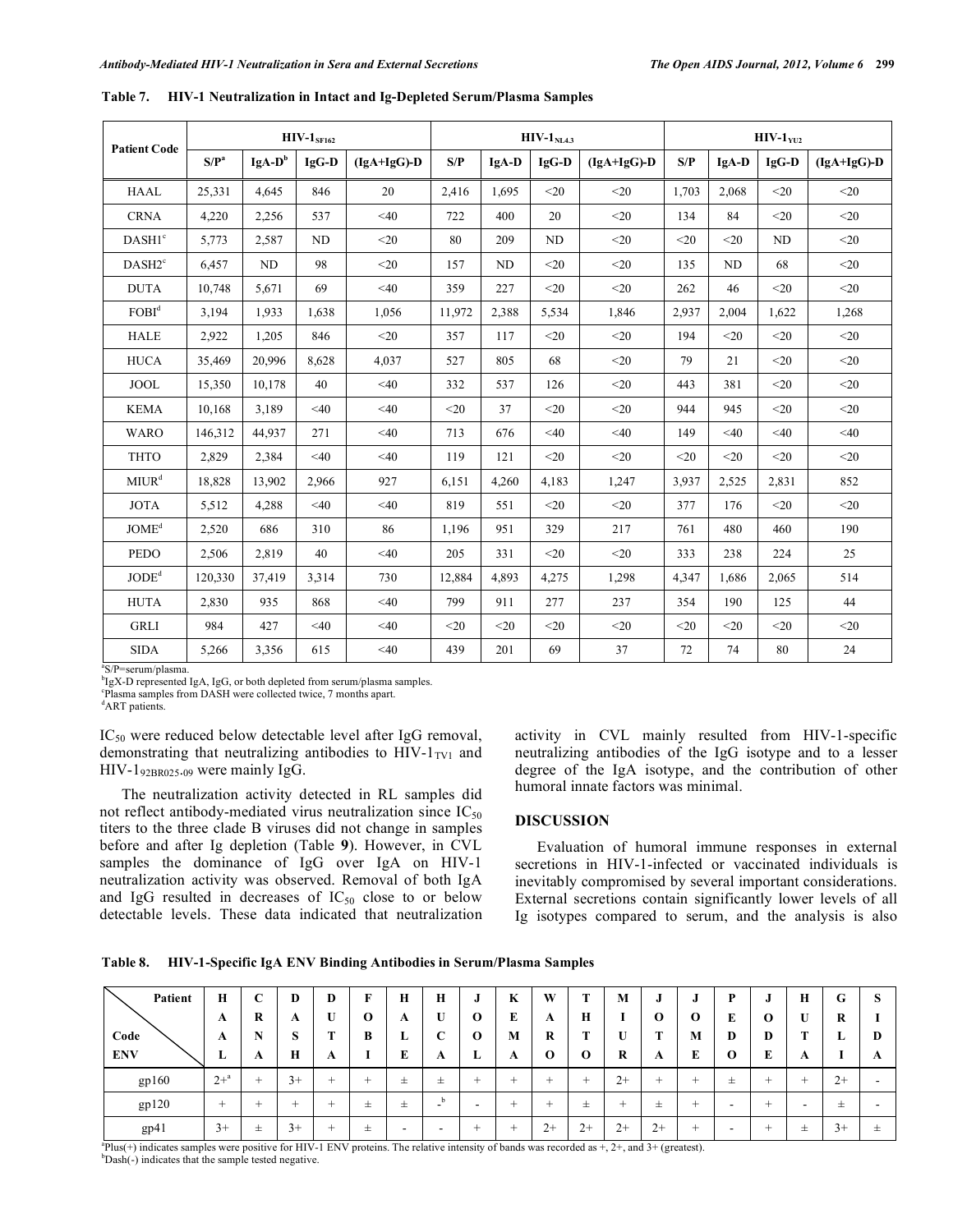| Patient<br>Fluid |            |               |         | $\rm{HIV-1}_{SF162}$ |               |               |         | $\text{HIV-1}_{\text{NLA3}}$ |               | $HIV-1YU2$    |         |         |               |  |
|------------------|------------|---------------|---------|----------------------|---------------|---------------|---------|------------------------------|---------------|---------------|---------|---------|---------------|--|
| Code             |            | <b>CVL/RL</b> | $IgA-D$ | IgG-D                | $(IgA+IgG)-D$ | <b>CVL/RL</b> | $IgA-D$ | $IgG-D$                      | $(IgA+IgG)-D$ | <b>CVL/RL</b> | $IgA-D$ | $IgG-D$ | $(IgA+IgG)-D$ |  |
|                  | <b>CVL</b> | 336           | 342     | 25                   | 13            | 53            | 45      | 16                           | 14            | 38            | 24      | 15      | 10            |  |
| <b>WARO</b>      | RL         | 29            | 29      | 15                   | 12            | 20            | 20      | 18                           | 14            | 17            | 16      | 14      | 10            |  |
|                  | <b>CVL</b> | 17            | 12      | 10                   | <10           | 32            | 19      | 21                           | <10           | <10           | <10     | <10     | <10           |  |
| <b>HUTA</b>      | RL         | 409           | 1296    | 402                  | 684           | 131           | 149     | 111                          | 100           | 149           | 222     | 171     | 117           |  |
| <b>PEDO</b>      | <b>CVL</b> | 46            | 25      | 22                   | <10           | 47            | 33      | 36                           | 27            | 56            | 31      | 60      | 20            |  |
| <b>GRLI</b>      | RL         | 17            | 15      | 16                   | 13            | 50            | 42      | 43                           | 51            | 16            | 13      | 13      | 10            |  |

**Table 9. HIV-1 Neutralization by CVL and RL Before and After Ig Depletion** 

complicated by their dilution with lavage fluids [36]. Furthermore, there is an enormous variation of Ig levels, particularly in CVL, influenced by hormonally-dependent changes during the menstrual cycle [46-49]. The endogenous or exogenous proteolytic enzymes may degrade Ig into fragments, causing the loss of secondary functions of antibodies such as the interference with multivalency of polymeric Ig, the damage of Fc region of Ig molecules essential in antibody-dependent cell-mediated cytotoxicity (ADCC) and antibody-dependent cell-mediated viral inhibitoin (ADCVI), and the compromised interactions with innate humoral factors [36]. Depending on the methods of collection, processing, and storage of external secretions, the variability in Ig levels of the same secretion may display up to 3 log differences [20, 50]. Therefore, the specific antibody activity should be always expressed with respect to the levels of total Ig [50]. Conventional assays, such as ELISA, used to measure IgA responses to HIV-1 have proven to yield sometimes unreliable, false-positive results [51]. Other tests, such as WB or enhanced chemiluminiscence (ECL)-WB, appear to be more sensitive, reliable and informative because the recognition between antibodies and HIV-1 antigens can be easily discerned [17, 18, 22, 38].

 With these limitations and concerns for handling and examining external secretions, the results of our study confirmed earlier reports [17, 20], and clearly indicated that HIV-1-specific binding antibodies to HIV-1 proteins in serum/plasma, as well as CVL and RL are present predominantly in the IgG isotype. Corresponding IgA antibodies are found at considerably lower levels, and in external secretions, especially in RL, they are frequently absent. The determination of HIV-1-neutralizing antibodies in external secretions is complicated by the low levels of total Ig as compared to serum/plasma, and by the presence of innate humoral factors, such as secretory leukocyte protease inhibitor (SLPI) [23-25], human lactoferrin (hLf) [25-28], and others [29-30]. SLPI and hLf are the two indentified components responsible for HIV-1 inhibitory activity in different mucosal secretions and may interfere with the accurate measurements of neutralization mediated by antibodies. To confirm that the neutralization activity was indeed Ig-mediated, we selectively removed IgG antibodies by absorption on protein G and IgA1 on a specific lectin, Jacalin. In our previous studies, IgA antibodies specific to viruses, including HIV-1 [52] and the influenza virus [16, 53], were almost exclusively present in the IgA1 subclass. The importance of this approach was evident from the comparison of neutralization titers before and after the

selective removal of IgG and IgA1. Although in the majority of serum/plasma samples such absorption led to a marked decrease in the neutralization titers, neutralization activity was detectable in six samples, apparently due to the presence of anti-viral activity. Such anti-HIV-1 inhibition in serum/plasma samples was due to the effect of ART. The corresponding CVL and RL samples from these subjects were not examined further in this study. Nevertheless, it became obvious that the depletion of IgG in CVL decreased the neutralization activity against  $HIV_{-1NL4,3}$ ,  $HIV_{-1ST162}$ , and  $HIV-1<sub>YU2</sub>$  The low titers of virus neutralization in RL were not substantially altered by removing IgG and/or IgA, suggesting that humoral innate factors with anti-viral activity, rather than Ig antibodies, were involved.

 A parallel correlative comparison of HIV-1-specific antibodies of the IgG and IgA isotypes in CVL, RL and serum/plasma revealed that the CVL is more reminiscent of the corresponding serum/plasma antibodies than RL. This finding reflects the similarities in the Ig isotype distribution of HIV-1-specific antibodies present in serum/plasma and CVL, and confirmed the important contribution of Ig of circulatory origin to CVL fluid [14]. Furthermore, RL in which IgA of local origin is the dominant Ig isotype and IgG is found at extremely low levels [16-21, 51], and the well established fact that HIV-1-specific responses in all external secretions are associated with IgG [17-22], suggest that the immunization routes, protocols, and potential adjuvants that promote IgA responses to HIV-1 need to be explored.

# **CONCLUSIONS**

 The antibody responses to HIV-1 in serum/plasma and the genital and intestinal tracts are characterized by binding and neutralizing HIV-1-specific IgG and IgA antibodies in this study. Both HIV-1-binding and HIV-1-neutralizing antibodies of IgG isotype are displayed most frequently as HIV-1-specific Ig in serum/plasma and in the genital tract of HIV-1-infected women. In contrast, IgG binding antibodies found in RL do not inhibit HIV (HIV-1) infection.

# **CONFLICT OF INTEREST**

 The authors declare that they have no competing interests.

# **ACKNOWLEDGEMENTS**

 Funding for this project was provided by the US PHS program projects 5 P01 AI085027, grant DK064400, grant AI083613, and grant AI093151. The authors thank Patricia Grayson and Julie Decker for their kind helps.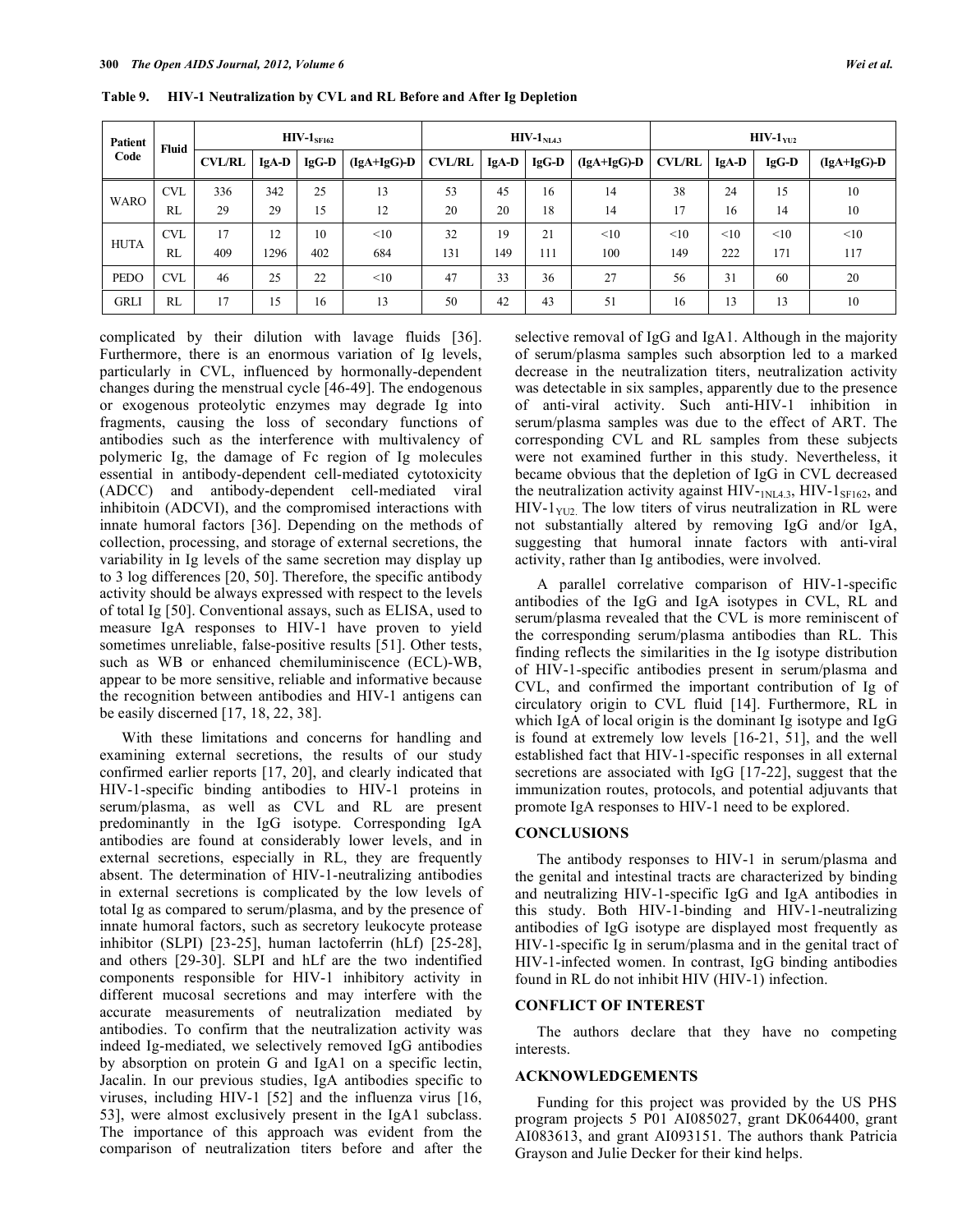## **ABBREVIATIONS**

| <b>ADCC</b>  |     | Antibody-dependent cell-mediated<br>cytotoxicity     |
|--------------|-----|------------------------------------------------------|
| <b>ADCVI</b> | $=$ | Antibody-dependent cell-mediated viral<br>inhibitoin |
| ART          | $=$ | Antiretroviral therapy                               |
| <b>CVL</b>   | $=$ | Cervicovaginal lavages                               |
| ECL-WB       | $=$ | Enhanced chemiluminiscence western blot              |
| <b>HESN</b>  | $=$ | HIV-1-exposed seronegative women                     |
| $HIV-1$      | $=$ | Human immunodeficiency virus type 1                  |
| <b>SHIV</b>  | $=$ | Simian HIV                                           |
| hLf          | $=$ | Human lactoferrin                                    |
| Ig           | $=$ | Immunoglobulin                                       |
| RL           | $=$ | Rectal lavages                                       |
| <b>RLU</b>   | $=$ | Relative light units                                 |
| <b>SLPI</b>  | =   | Secretory leukocyte protease inhibitor               |
| WВ           | $=$ | Western blot                                         |
|              |     |                                                      |

## **REFERENCES**

- [1] Walker LM, Burton DR. Rational antibody-based HIV-1 vaccine design: current approaches and future directions. Curr Opin Immunol 2010; 22: 1-9.
- [2] Mascola JR. Define the protective antibody response for HIV-1. Curr Mol Med 2003; 3: 209-16.
- [3] Mascola JR. Passive transfer studies to elucidate the role of antibody-mediated protection against HIV-1. Vaccine 2002; 20: 1922-5.
- [4] Parren PW, Burton DR. The antiviral activity of antibodies *in vitro* and *in vivo*. Adv Immunol 2001; 77: 195-262.
- [5] Mantis NJ, Palaia J, Hessell AJ, *et al*. Inhibition of HIV-1 infectivity and epithelial cell transfer by human monoclonal IgG and IgA antibodies carrying the b12 V region. J Immunol 2007; 179: 3411-52.
- [6] Hessell AJ, Poignard P, Hunter M, *et al*. Effective, low-titer antibody protection against low-dose repeated mucosal SHIV challenge in macaques. Nat Med 2009; 15: 951-5.
- [7] Hessell AJ, Pakasa EG, Tehrani DM, *et al*. Broadly neutralizing monoclonal antibodies 2F5 and 4E10 directed against the human immunodeficiency virus type I gp41 membrane-proximal external region protect against mucosal challenge by simian-human immunodeficiency virus SHIV<sub>Ba-L.</sub> J Virol 2010; 84: 1302-13.
- [8] Veazey RS, Shattock RJ, Pope M, *et al*. Prevention of virus transmission to macaque monkeys by a vaginally applied monoclonal antibody to HIV-1 gp120. Nat Med 2003; 9: 343-6.
- [9] Parren PW, Marx PA, Hessell AJ, *et al*. Antibody protects macaques against vaginal challenge with a pathogenic R5 simian/human immunodeficiency virus at serum levels giving complete neutralization *in vitro*. J Virol 2001; 75: 8340-7.
- [10] Mascola JR, Stiegler G, VanCott TC, *et al*. Protection of macaques against vaginal transmission of a pathogenic HIV-1/SIV chimeric virus by passive infusion of neutralizing antibodies. Nat Med 2000; 6: 207-10.
- [11] Baba TW, Liska V, Hofmann-Lehmann R, *et al*. Human neutralizing monoclonal antibodies of the IgG1 subtype protect against mucosal simian-human immunodeficiency virus infection. Nat Med 2000; 6: 200-6.
- [12] Mascola JR, Lewis MG, Stiegler G, *et al*. Protection of macaques against pathogenic siman/human immunodeficiency virus 89.6PD by passive transfer of neutralizing antibodies. J Virol 1999; 73: 4009-18.
- [13] Li Z, Palaniyandi S, Zeng R, Tuo W, Roopenian DC, Zhu X. Transfer of IgG in the female genital tract by MHC class I-related neonatal Fc receptor (FcRn) confers protective immunity to vaginal infection. Proc Natl Acad Sci USA 2011; 108: 4388-93.
- [14] Bouvet JP, Belec L, Pires R, Pillot J. Immunoglobulin G antibodies in human vaginal secretions after parenteral vaccination. Infect Immun 1994; 62: 3957-61.
- [15] Berneman A, Belec L, Fischetti VA, Bouvet JP. The specificity patterns of human immunoglobulin G antibodies in serum differ from those in autologous secretions. Infect Immun 1998; 66: 4163- 8.
- [16] Russell MW, Mestecky J. Humoral immune responses to microbial infections in the genital tract. Microb Infect 2002; 4: 667-77.
- [17] Wright PF, Kozlowski PA, Rybczyk K, *et al*. Detection of mucosal antibodies in HIV type 1-infected individuals. AIDS Res Hum Retroviruses 2002; 18: 1291-300.
- [18] Mestecky J, Jackson S, Moldoveanu Z, *et al*. Paucity of antigenspecific IgA responses in sera and external secretions of HIV-type-1-infected individuals. AIDS Res Hum Retroviruses 2004; 20: 972- 88.
- [19] Alexander R, Mestecky J. Neutralizing antibodies in mucosal secretions: IgG or IgA? Current HIV Res 2007; 5: 588-93.
- [20] Mestecky J. Humoral responses to the human immunodeficiency virus type-1 (HIV-1) in the genital tract compared to other mucosal sites. J Reprod Immunol 2007; 73: 86-97.
- [21] Mestecky J, Moldoveanu Z, Smith PD, Hel Z, Alexander RC. Mucosal immunology of the genital and gastrointestinal tracts and HIV-1 infection. J Reprod Immunol 2009; 83: 196-200.
- [22] Mestecky J, Wright PF, Lopalco L, *et al*. Scarcity or absence of humoral immune responses in the plasma and cervicovaginal lavage fluids of heavily HIV-1-exposed but persistently seronegative women. AIDS Res Hum Retroviruses 2011; 27: 469- 86.
- [23] Mcneely TB, Dealy M, Dripps DJ, Orenstein JM, Eisenberg SP, Wahl SM. Secretory leukocyte protease inhibitor: a human saliva protein exhibiting anti-human immunodeficiency virus 1 activity *in vitro*. J Clin Invest 1995; 96: 456-64.
- [24] Wahl SM, McNeely TB, Janoff EN, *et al*. Secretory leukocyte protease inhibitor (SLPI) in mucosal fluids inhibits HIV-1. Oral Dis 1997; 3(Suppl 1): S64-9.
- [25] Kazmi SH, Naglik JR, Sweet SP, *et al*. Comparison of human immunodeficiency virus type 1-specific inhibitory activities in saliva and other human mucosal fluids. Clin Vaccine Immunol 2006; 13: 1111-8.
- [26] Harmsen MC, Swart PJ, Bethune MP, *et al*. Antiviral effects of plasma and milk proteins: lactoferrin shows potent activity against both human immunodeficiency virus and human cytomegalovirus replication *in vitro*. J Infect Dis 1995; 172: 380-8.
- [27] Orsi N. The antimicrobial activity of lactoferrin: current status and perspectives. Bio Metals 2004; 17: 189-96.
- [28] Seganti L, Biade AM, Marchetti M, Pietrantoni A, Tinari A, Superti F. Antiviral activity of lactoferrin towards naked viruses. Bio Metals 2004; 17: 295-9.
- [29] Lee-Huang S, Huang PL, Sun Y, *et al*. Lysozyme and RNase as anti-HIV components in  $\beta$ -core preparations of human chorionic gonadotropin. Proc Natl Acad Sci USA 1999; 96: 2678-81.
- [30] Shine N. Concise review: the anti-HIV-1 activity associated with saliva. J Dent Res 1997; 76: 634-40.
- [31] Devito C, Hinkula J, Kaul R, *et al*. Mucosal and plasma IgA from HIV-exposed seronegative individuals neutralize a primary HIV-1 isolate. AIDS 2000; 14: 1917-20.
- [32] Devito C, Hinkula J, Kaul R, *et al*. Cross-clade HIV-1-specific neutralizing IgA in mucosal and systemic compartments of HIV-1 exposed, persistently seronegative subjects. J Acquir Immune Defic Syndr 2002; 30: 413-20.
- [33] Fiore JR, Laddago V, Lepera A, *et al*. Limited secretory-IgA response in cervicovaginal secretions from HIV-1 infected, but not high risk seronegative women: lack of correlation to genital viral shedding. N Microbiol 2000; 23: 85-92.
- [34] Dorrel L, Hessell AJ, Wang M, *et al*. Absence of specific mucosal antibody responses in HIV-exposed uninfected sex workers from the Gambia. AIDS 2000; 14: 1117-22.
- [35] Melissa DS, Rida W, Priddy FH, *et al*. Human immunodeficiency virus type 1 elite neutralizers: individuals with broad and potent neutralizing activity identified by using a high-throughput neutralization assay together with an analytical selection algorithm. J Virol 2009; 83: 7337-48.
- [36] Jackson S, Mestecky J, Moldoveanu Z, Spearman PW. In: Mucosal Immunology,  $3^{rd}$  ed. Mestecky J, Lamm ME, Strober W, Bienenstock J, McGhee JR, Mayer L, Eds. Collection and